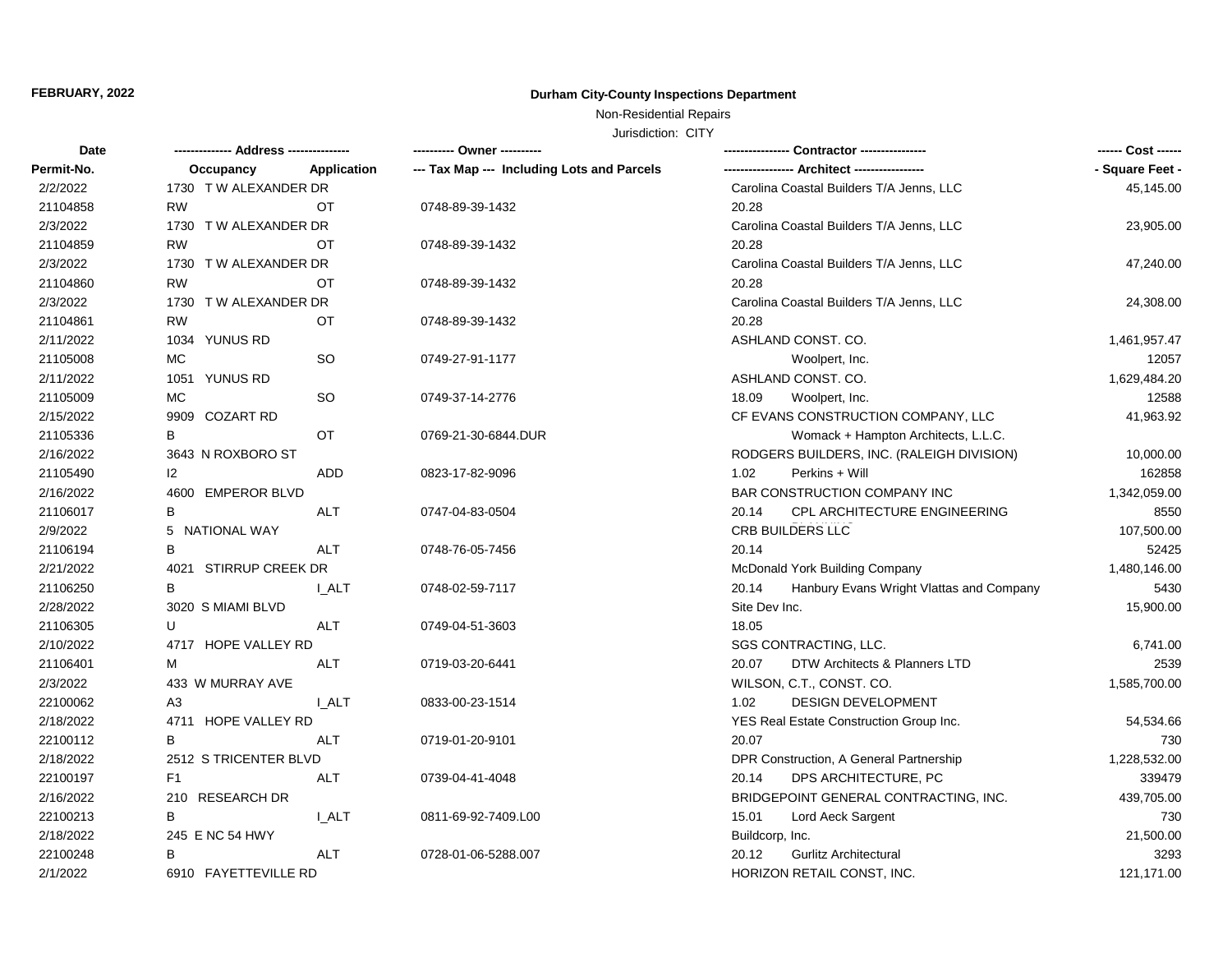# **FEBRUARY, 2022 Durham City-County Inspections Department**

# Non-Residential Repairs

Jurisdiction: CITY

| Date       |                      |                    | ---------- Owner ----------                |                                                   | ------ Cost ------ |
|------------|----------------------|--------------------|--------------------------------------------|---------------------------------------------------|--------------------|
| Permit-No. | Occupancy            | <b>Application</b> | --- Tax Map --- Including Lots and Parcels |                                                   | - Square Feet -    |
| 22100259   | М                    | <b>LALT</b>        | 0718-04-64-7018                            | Hambrecht Oleson Design Inc.<br>20.12             | 2005               |
| 2/10/2022  | 1211 PERSON ST       |                    |                                            | Evans General Contractors, LLC                    | 7,306,995.00       |
| 22100314   | S1                   | I ALT              | 0830-77-75-9123                            | 20.09<br><b>JRA Architecture</b>                  | 132000             |
| 2/7/2022   | 4721 HOPE VALLEY RD  |                    |                                            | TCI Triangle, Inc.                                | 120,014.49         |
| 22100381   | U                    | OT                 | 0719-03-20-4273                            | 20.07                                             | 1700               |
| 2/1/2022   | 3459 HILLSBOROUGH RD |                    |                                            | CPH, Inc                                          | 28,000.00          |
| 22100382   | U                    | ADD                | 0812-11-55-4796                            | 4.02                                              |                    |
| 2/15/2022  | 5927 S MIAMI BLVD    |                    |                                            | Salzeider Inc.                                    | 28,500.00          |
| 22100391   | в                    | I_ALT              | 0747-03-41-5468                            | 20.14<br>Redline Design Group                     |                    |
| 2/17/2022  | 200 MORRIS ST        |                    |                                            | BRIDGEPOINT GENERAL CONTRACTING, INC.             | 3,790,168.00       |
| 22100413   | <b>MC</b>            | <b>I_ALT</b>       | 0821-08-88-5693                            | 22.00<br>Gensler Architectural Design & Planning, | 13682              |
| 2/14/2022  | 1001 HILL DR         |                    |                                            | <b>Merritt Construction Services</b>              | 330,000.00         |
| 22100450   | MC                   | <b>LALT</b>        | 0749-40-35-7994.DUR                        | 20.28<br>Maurer Architecture                      | 13851              |
| 2/8/2022   | 200 MORRIS ST        |                    |                                            | BRIDGEPOINT GENERAL CONTRACTING, INC.             | 1,542,718.00       |
| 22100451   | В                    | I ALT              | 0821-08-88-5693                            | 22.00<br>Gensler Architectural Design & Planning, | 19639              |
| 2/18/2022  | 710 W MAIN ST        |                    |                                            | BRIDGEPOINT GENERAL CONTRACTING, INC.             | 2,545,514.00       |
| 22100501   | B                    | <b>LALT</b>        | 0821-07-78-2796                            | 8.02<br><b>Phillips Architecture</b>              | 23000              |
| 2/24/2022  | 3023 N ROXBORO ST    |                    |                                            | TEPDB OPCO, LLC.                                  | 15,900.00          |
| 22100503   | U                    | <b>ADD</b>         | 0832-29-29-8011                            | 1.01                                              |                    |
| 2/9/2022   | 3020 S MIAMI BLVD    |                    |                                            | S & R General Contracting                         | 28,000.00          |
| 22100510   | В                    | <b>ALT</b>         | 0749-04-51-3603                            | <b>Maurer Architecture</b><br>18.05               | 3464               |
| 2/10/2022  | 6340 QUADRANGLE DR   |                    |                                            | McKenna Construction Company, Inc.                | 123,144.00         |
| 22100533   | B                    | I ALT              | 0708-02-76-1600                            | 20.12<br>Redline Design Group                     | 2650               |
| 2/16/2022  | 5927 S MIAMI BLVD    |                    |                                            | Brookwood Construction, LLC                       | 350,000.00         |
| 22100560   | B                    | <b>ALT</b>         | 0747-03-41-5468                            | 20.14                                             | 12068              |
| 2/8/2022   | 5124 REVERE RD       |                    |                                            | Bordeaux Construction Company, Inc.               | 5,000.00           |
| 22100566   | N <sub>R</sub>       | DEM                | 0728-04-60-5173                            | 20.13                                             |                    |
| 2/17/2022  | 1408 FAYETTEVILLE ST |                    |                                            | Monster Demolition, LLC                           | 1,000.00           |
| 22100585   | B                    | <b>DEM</b>         | 0821-91-36-1916                            | 13.01                                             | 1542               |
| 2/8/2022   | 5927 S MIAMI BLVD    |                    |                                            | Brookwood Construction, LLC                       | 80,000.00          |
| 22100603   | В                    | I_ALT              | 0747-03-41-5468                            | 20.14                                             | 19135              |
| 2/8/2022   | 5827 S MIAMI BLVD    |                    |                                            | <b>Brookwood Construction, LLC</b>                | 175,000.00         |
| 22100604   | В                    | <b>I_ALT</b>       | 0747-04-42-6335                            | 20.14                                             | 71402              |
| 2/24/2022  | 4500 EMPEROR BLVD    |                    |                                            | Empire Contracting, LLC                           | 113,000.00         |
| 22100613   | U                    | <b>ALT</b>         | 0747-04-72-6918                            | 20.14<br>Kimley-Horn                              |                    |
| 2/17/2022  | 308 RESEARCH DR      |                    |                                            | MITCHELL, O C, JR., INC.                          | 168,240.00         |
| 22100695   | B                    | <b>ALT</b>         | 0811-69-92-7409.L00                        | 15.01                                             | 1125               |